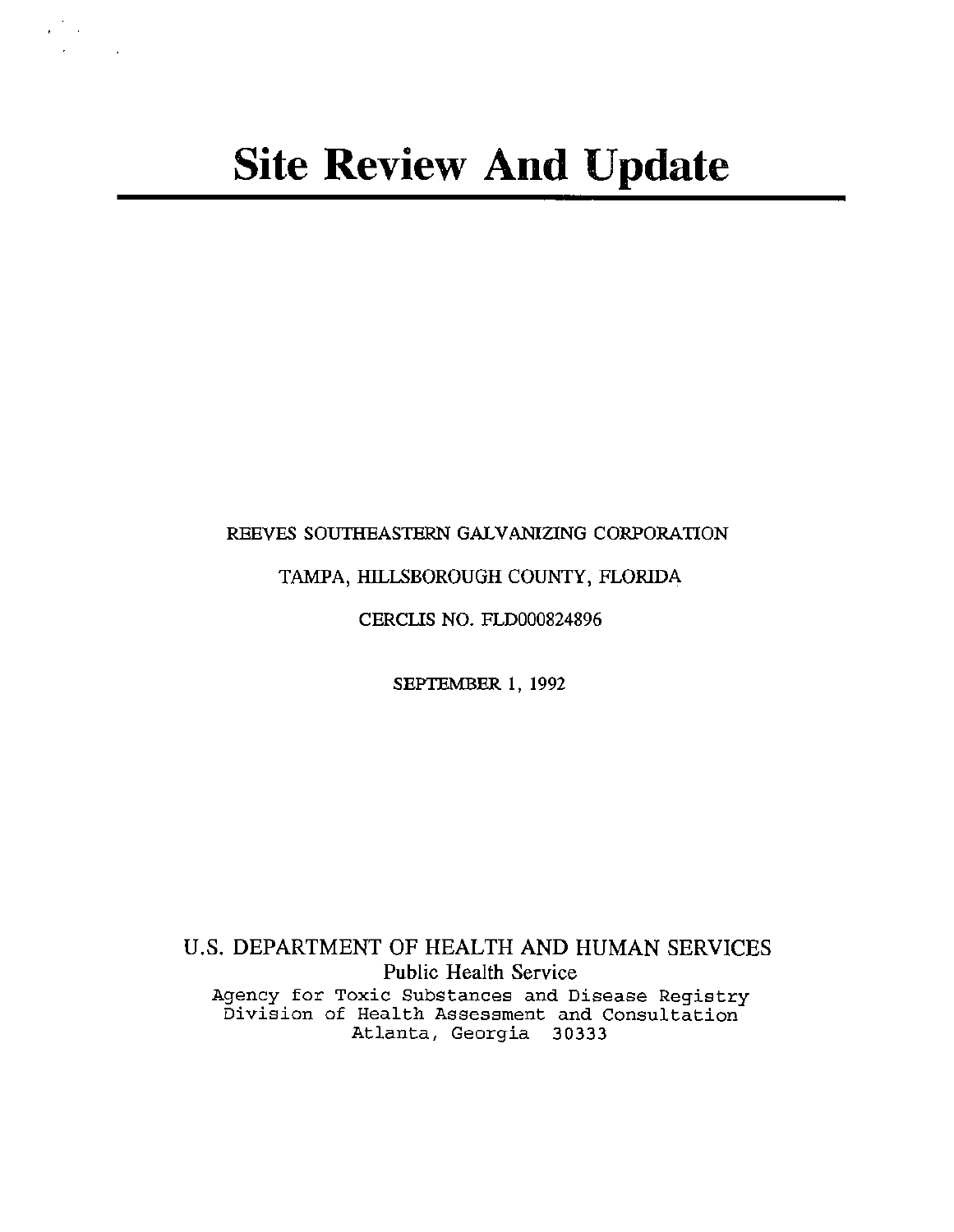# **Site Review and Update: A Note of Explanation**

.....

 $\bigcup$ I

The purpose of the Site Review and Update is to discuss the current status of a hazardous waste site and to identify future ATSDR activities planned for the site. The SRU is generally reserved to update activities for those sites for which public health assessments have been previously prepared (it is not intended to be an addendum to a public health assessment). The SRU, in conjunction with the ATSDR Site Ranking Scheme, will be used to determine relative priorities for future ATSDR public health actions.

" 建设公司

 $\frac{13}{13}$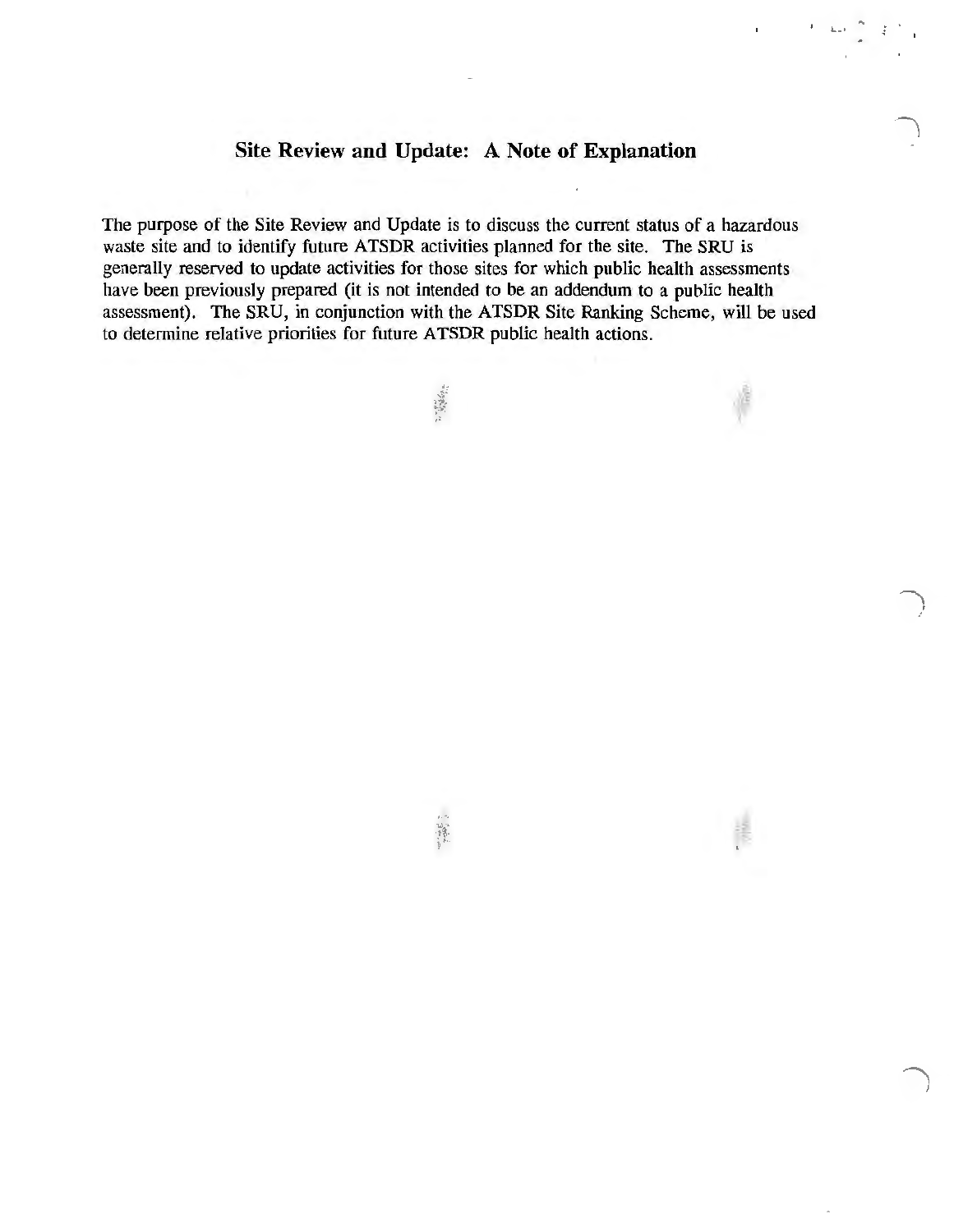## SITE REVIEW AND UPDATE

 $\overline{\phantom{a}}$ 

product the control of the control

 $\Box$ 

 $\Delta \phi = 0.01$  and  $\Delta \phi = 0.01$ 

v.

 $\mathbb{R}^2$ 

## REEVES SOUTHEASTERN GALVANIZING CORPORATION

## TAMPA, HILLSBOROUGH COUNTY, FLORIDA

CERCLIS NO. FLD000824896

Prepared by

The Florida Department of Health and Rehabilitative Services Under a Cooperative Agreement With the Agency for Toxic Substances and Disease Registry

 $\mathbf{r}$  .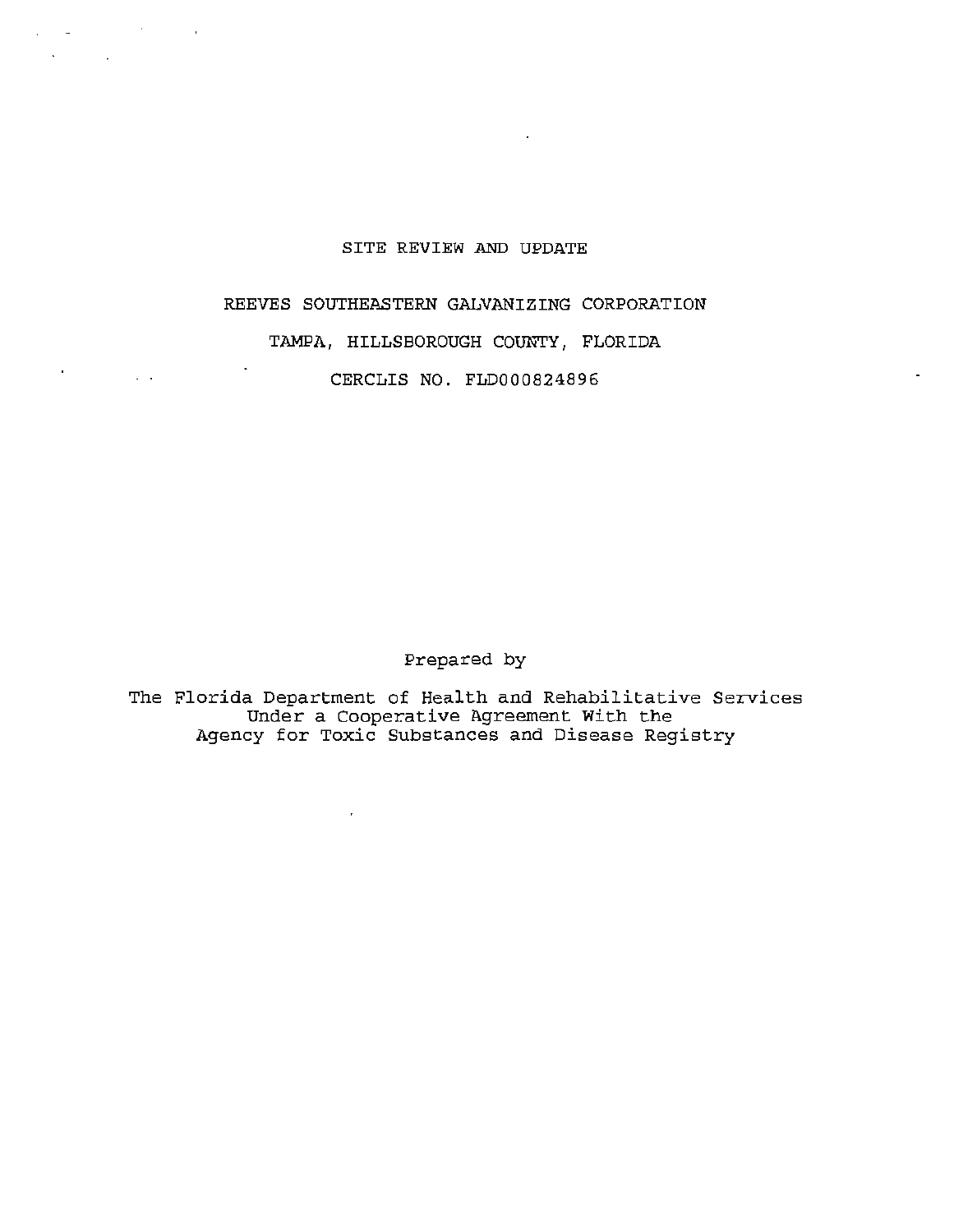#### SUMMARY OF BACKGROUND AND HISTORY

The Reeves Southeastern Galvanizing Corporation (RSG) National Priorities List (NPL) site is approximately 1.5 miles east of the city limits of Tampa, Hillsborough County, Florida (Figures 1 and 2). The site consists of two parcels of land separated by state road 574: Reeves Southeastern Galvanizing (RSEG) (17.4 acres) is north of SR 574, and Reeves Southeastern Wire (RSEW) (11.6 acres) is to the south (Figure 3). RSEW is adjacent to the Peak Oil and Bay Drums NPL sites.

The U.S. Environmental Protection Agency (EPA), its contractors, and contractors for the potentially responsible parties have analyzed groundwater, surface water, soil, sediments, and air samples on and within approximately 600 feet of the site. Those studies show that groundwater and surface water are contaminated with arsenic (2-129  $\mu$ g/L), cadmium (38.2-44  $\mu$ g/L), chromium (5.4-1570  $\mu$ g/L), zinc (8.6E04-2.93E09  $\mu$ g/L), benzene (2-53  $\mu$ g/L), 1,2dichloroethane (9-13  $\mu$ g/L), isophorone (3-810  $\mu$ g/L), methylene chloride  $(1-5,600 \mu q/L)$ , and vinyl chloride  $(2-1,300 \mu q/L)$ .

Surface soil and sediments are contaminated with polychlorinated biphenyls (PCBs) (0.08-13 mg/kg), antimony (3.7-15 mg/kg), arsenic  $(n\bar{d}-46 \text{ mg/kg})$ , cadmium  $(n\bar{d}-29.2 \text{ mg/kg})$ , and chromium  $(0.46-206$ mg/kg) . Air sampling during a 24-hour, nonoperational period at the site did not detect contaminants at levels of concern.

A preliminary health assessment prepared by the Agency for Toxic Substances and Disease Registry (ATSDR) in 1989 concluded that the site was of public health concern because there was human exposure to hazardous substances. Direct contact, inhalation, and possible ingestion of soils and contaminants entrained in air were<br>identified as potential exposure pathways. The assessment identified as potential exposure pathways. indicated that additional information was needed on contaminants released, populations potentially exposed, and environmental<br>pathways through which the contaminants could reach those pathways through which the contaminants could reach those<br>populations. The assessment recommended a more detailed The assessment recommended a more characterization of the site and site contaminants through soil sampling, an updated well survey, and characterization of the area's hydrogeology.

Two remedial investigation reports have been released for the Reeves Southeastern Galvanizing Corporation site (3,4) . No feasibility study has been conducted, and no record of decision has been issued. In 1987, RSG entered into a consent decree with the Florida Department of Environmental Regulation and agreed to pay a fine and correct violations in its handling and storing of hazardous waste .

No community health concerns were identified in the preliminary health assessment, and none have been reported by local health officials.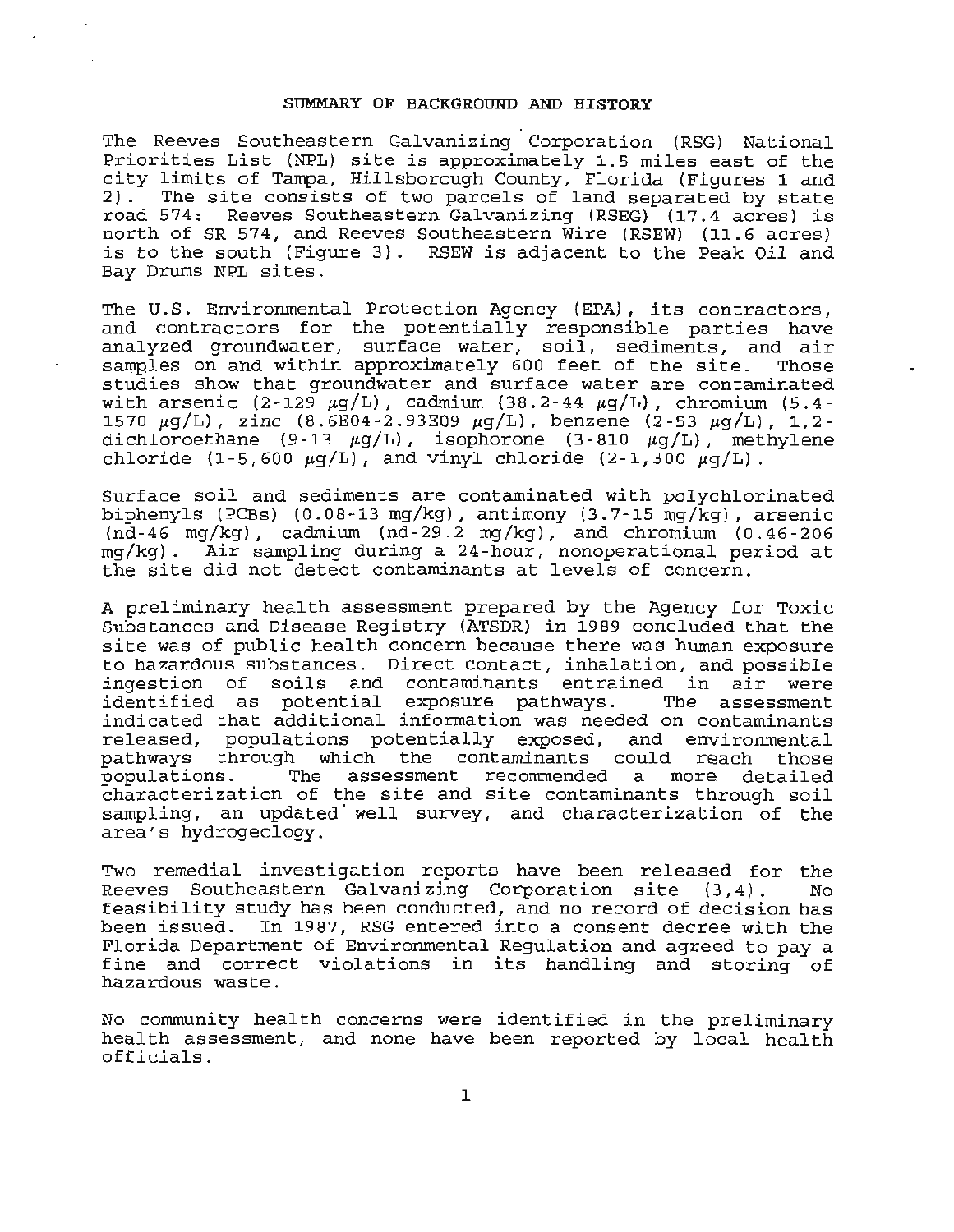### CURRENT SITE CONDITIONS

On April 10, 1992, Bruce Tuovila of the Florida Department of Health and Rehabilitative Services (Florida HRS) visited the site. The site is along state road 574 between the city of Tampa and the town of Mango. RSEG is bordered on the south by SR 574, on the east by a business park, on the north by the Sabal Industrial Park, and on the west by a Tampa Electric Company utility easement. RSEW is bordered on the south by undeveloped land owned by Hillsborough county, on the east by the Reeves Steel and Cast Metals facilities, on the north by SR 574 and the CSX Railroad, and on the west by the Peak Oil NPL site (Figure 3). A small residential community is approximately a quarter-mile east of RSEW; another is about a halfmile north of RSEG. Both RSEG and RSEW are surrounded by chainlink fences with locked gates, and both have security guards. Large quantities of rolled wire, chain-link fencing, and various metal parts are stored outside the buildings at both facilities. With the exception of approximately 6 acres of undeveloped land at the RSEG facility, both facilities appear to be completely paved.

Conclusions in the 1989 preliminary health assessment appear to be supported by more recent studies (3,4,5), which indicate current<br>contamination of soil and groundwater at both facilities. No contamination of soil and groundwater at both facilities. surveys of local private or municipal wells have been conducted. Air monitoring for volatile organic compounds, conducted during a nonoperational period at the site, did not detect airborne contamination of public health concern. information available about on-site workers or individuals off site who may have been exposed to dust during normal operating hours. Groundwater contamination does not appear to have migrated off site; however, no studies have been conducted.

#### CURRENT ISSUES

There is no information available about proposed remediation of this site, and there have been no reports of community health concerns. Because contamination remains at the site, workers at both facilities could be exposed to contaminants in surface soil and dust through incidental ingestion and inhalation.

### CONCLUSIONS

From available information, on-site workers and area residents could be exposed to the contaminants listed previously in this document. However, it cannot be determined if that exposure constitutes a public health hazard without additional evaluation of the duration and level of exposures. Because on-site workers could be exposed, the site should be evaluated further.

The recommendations from the 1989 preliminary health assessment regarding on-site soil sampling and hydrogeologic characterization of the site were accomplished during the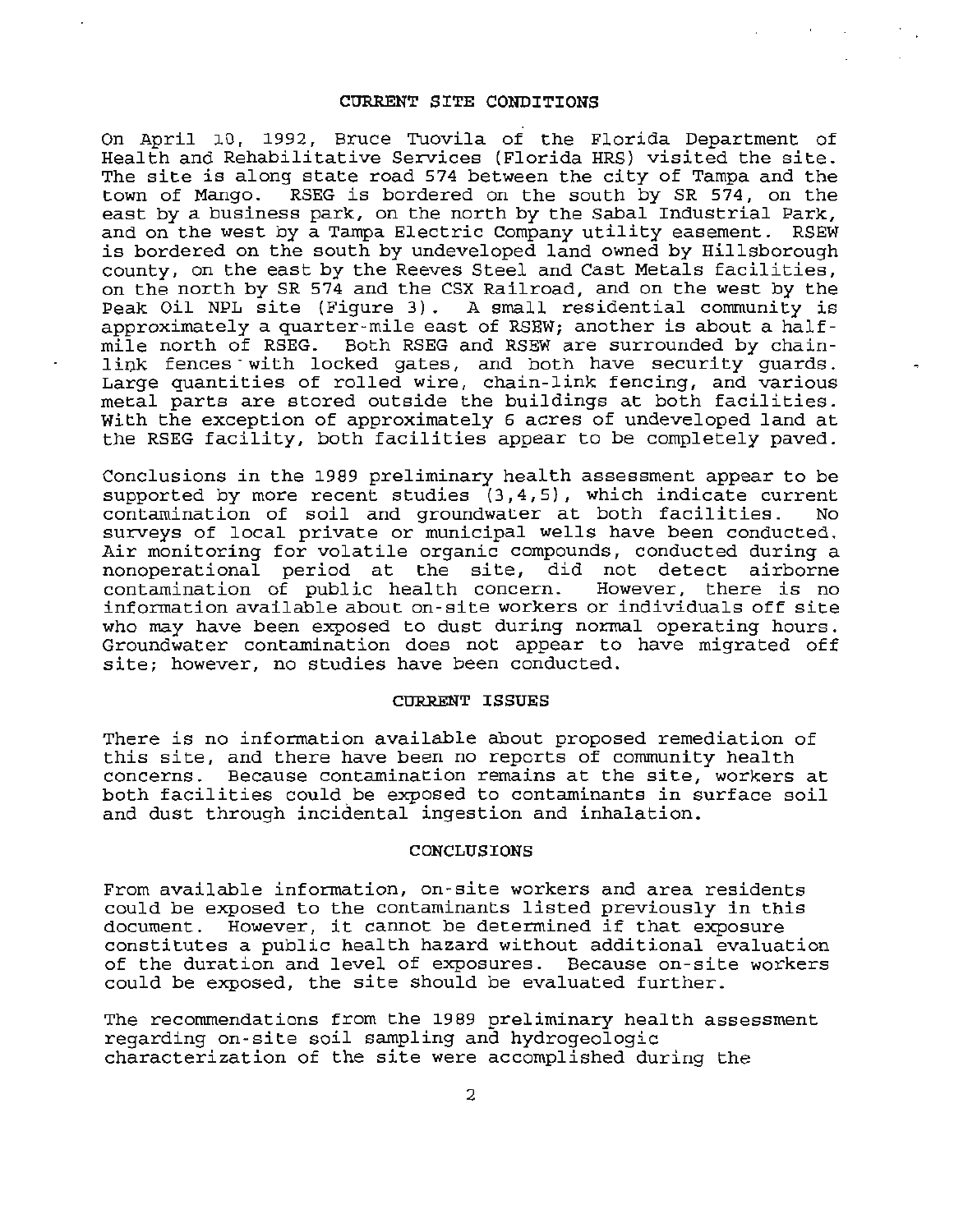remedial investigation. The baseline risk assessment (5) has addressed the issues of area wells, potentially exposed populations, and environmental pathways of exposure. Potential exposure appears to be limited to occasional trespassers on the shallow wetlands and ditches adjacent to the site. Exposure of on-site workers to sediments and shallow groundwater is not likely; however, worker exposure to on-site soil and dust was not addressed.

### **RECOMMENDATIONS**

Because of the need for further evaluation of the public health significance of past and current exposure at the Reeves Southeastern Galvanizing Corporation site, and the availability of new information, Florida HRS recommends that a public health assessment be conducted.

On-site groundwater, sediments, and soil appear to have been adequately characterized. Off-site surface waters and groundwater have also been extensively tested. Florida HRS recommends that off-site soils be tested, and a monitoring program set up to track on-site dust during the plant's operating hours.

The data and information developed in this site review and update have been evaluated to determine if follow-up actions may be indicated. Further site evaluation is needed to determine po Further site evaluation is needed to determine public health actions.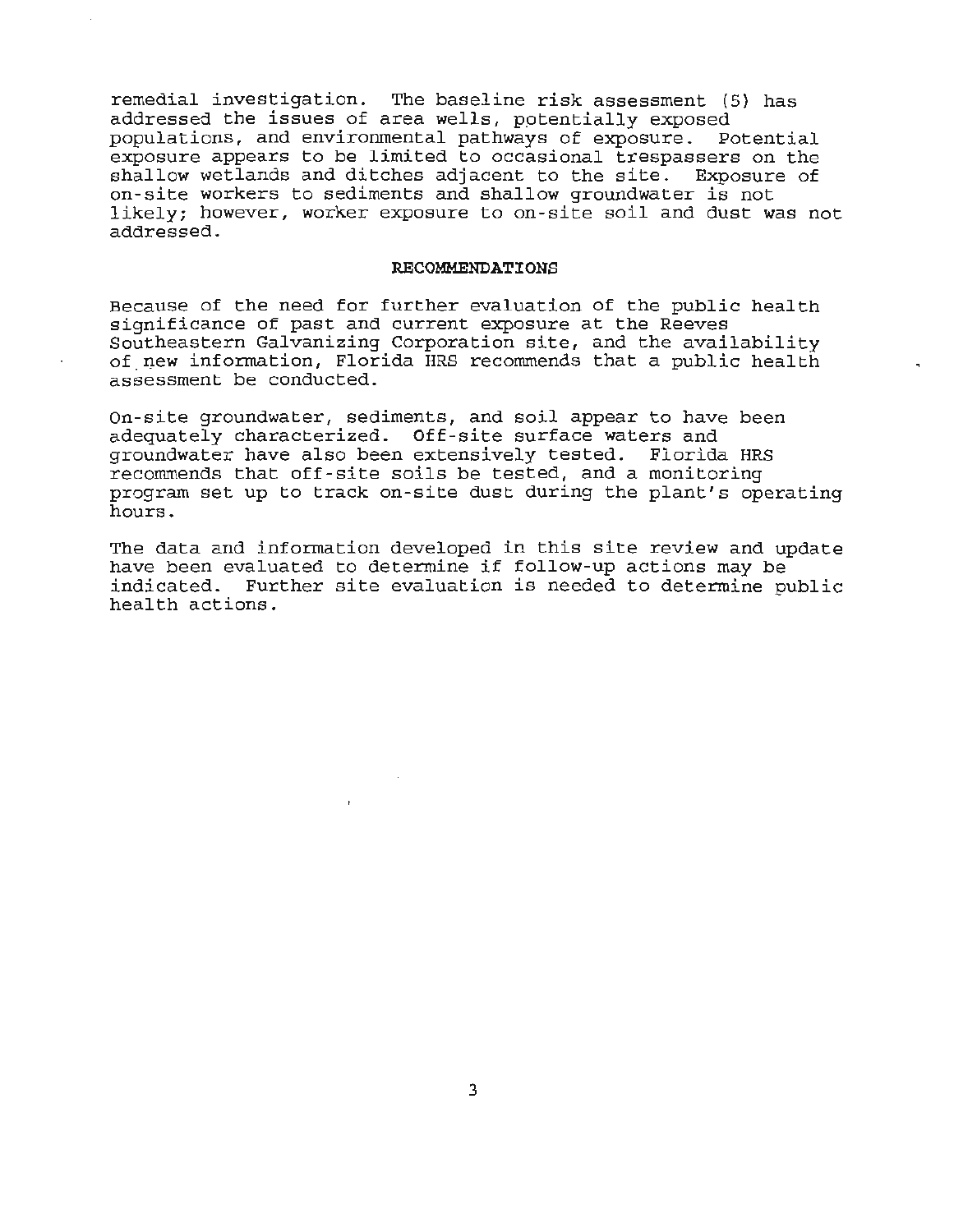### **DOCUMENTS REVIEWED**

Documents reviewed by Florida HRS during preparation of this summary are as follows:

- **1.** EPA, Hazardous Waste Site Investigation, Reeves Southeast Galvanizing Plant, Tampa, Florida, February 22, 1982.
- 2. ATSDR, Preliminary Health Assessment, Reeves Southeastern Galvanizing, Tampa, Florida, January 4, 1989.
- 3 . Canonie Environmental Services Corp., Phase I Area-Wide Hydrologic Remedial Investigation: Bay Drums, Peak Oil, and Reeves Superfund Sites, Tampa, Florida, January 1991.
- 4. Pace Inc., Reeves Southeastern Corporation, Site Source Characterization Remedial Investigation Report, October 1991.
- 5. Canonie Environmental Services Corp., Baseline Risk Assessment for the Peak Oil/Bay Drums/Reeves Southeastern Sites, Tampa, Florida, January 30, 1992.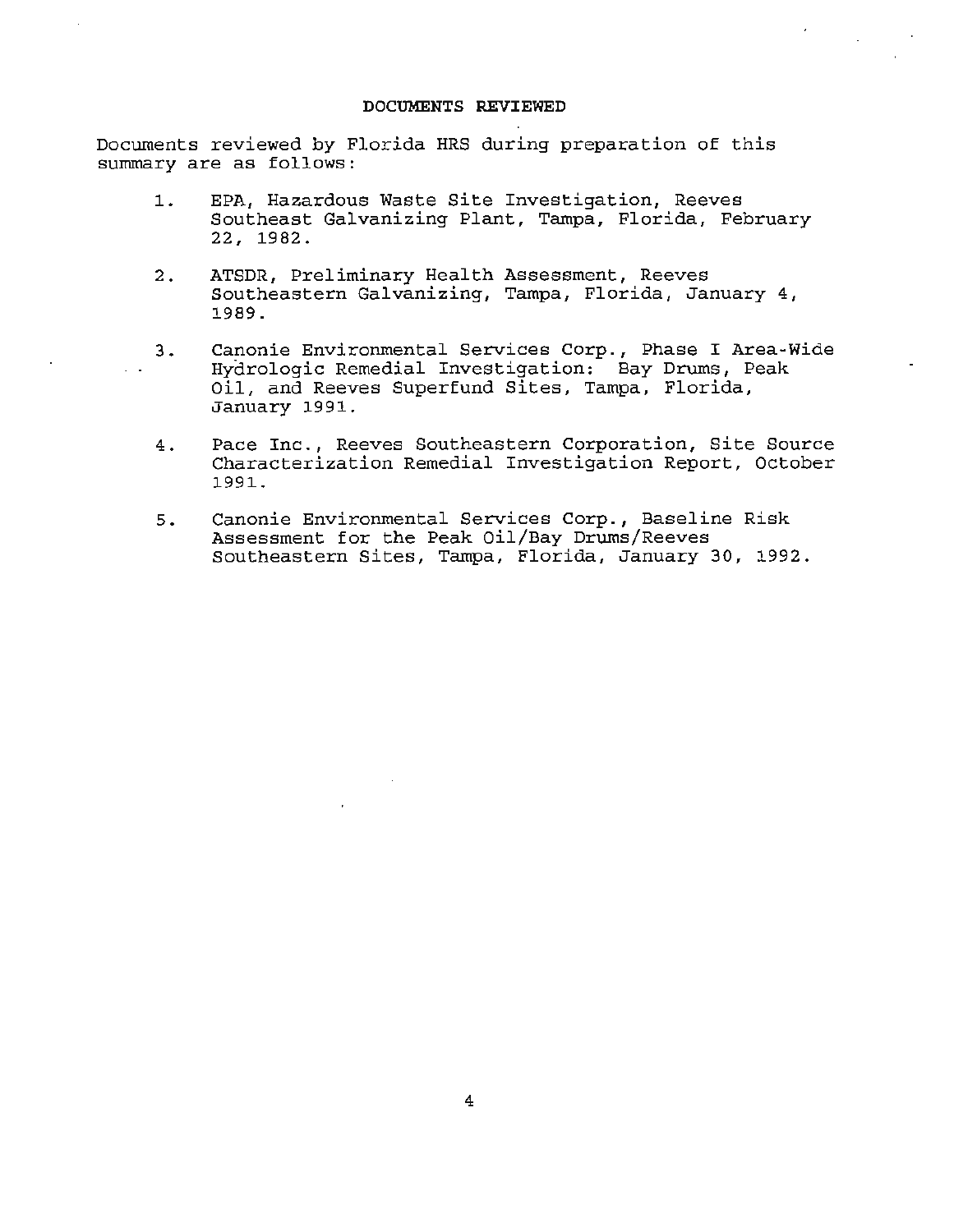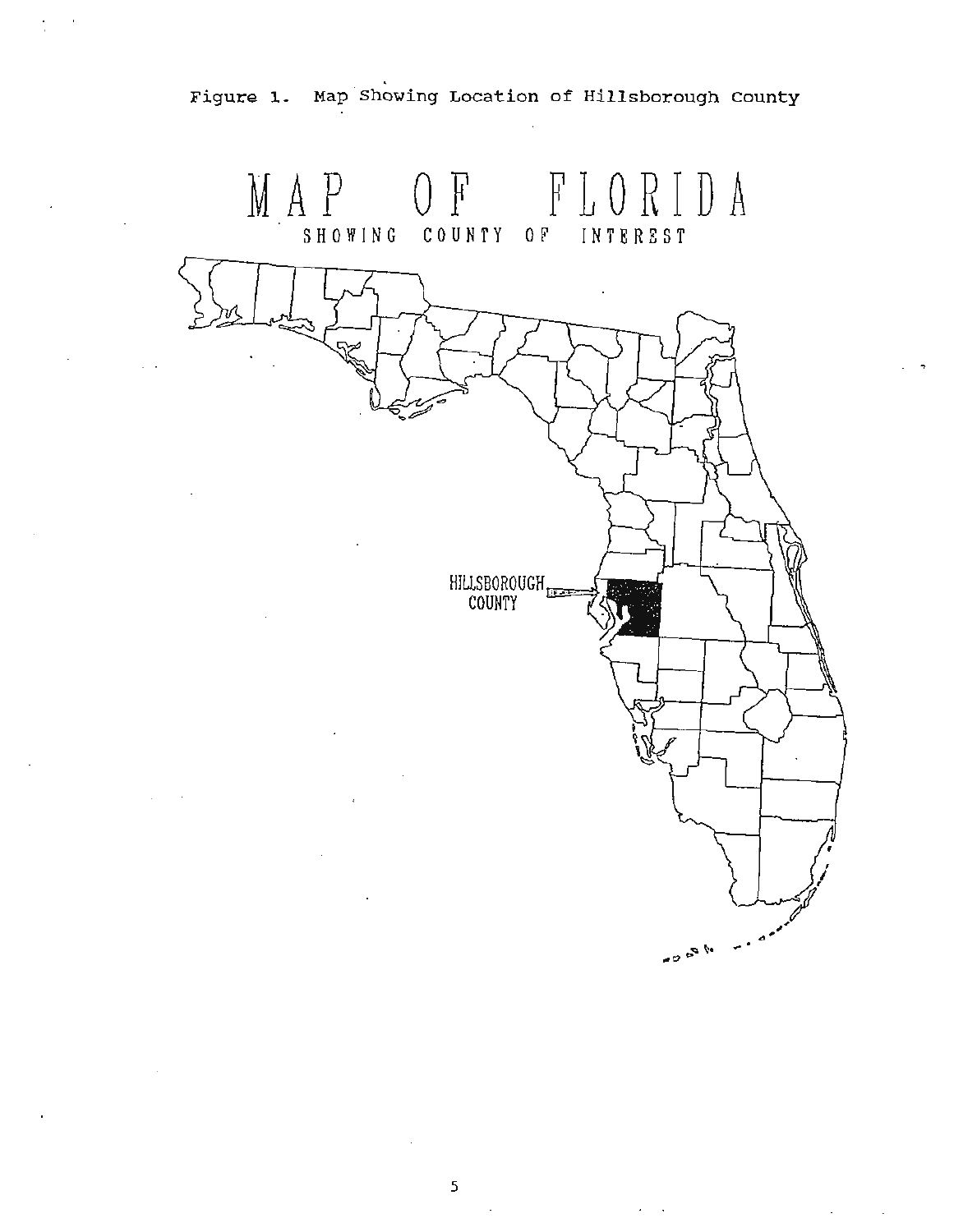



≎

Reeves

Southeastern

e<br>B

rant

N